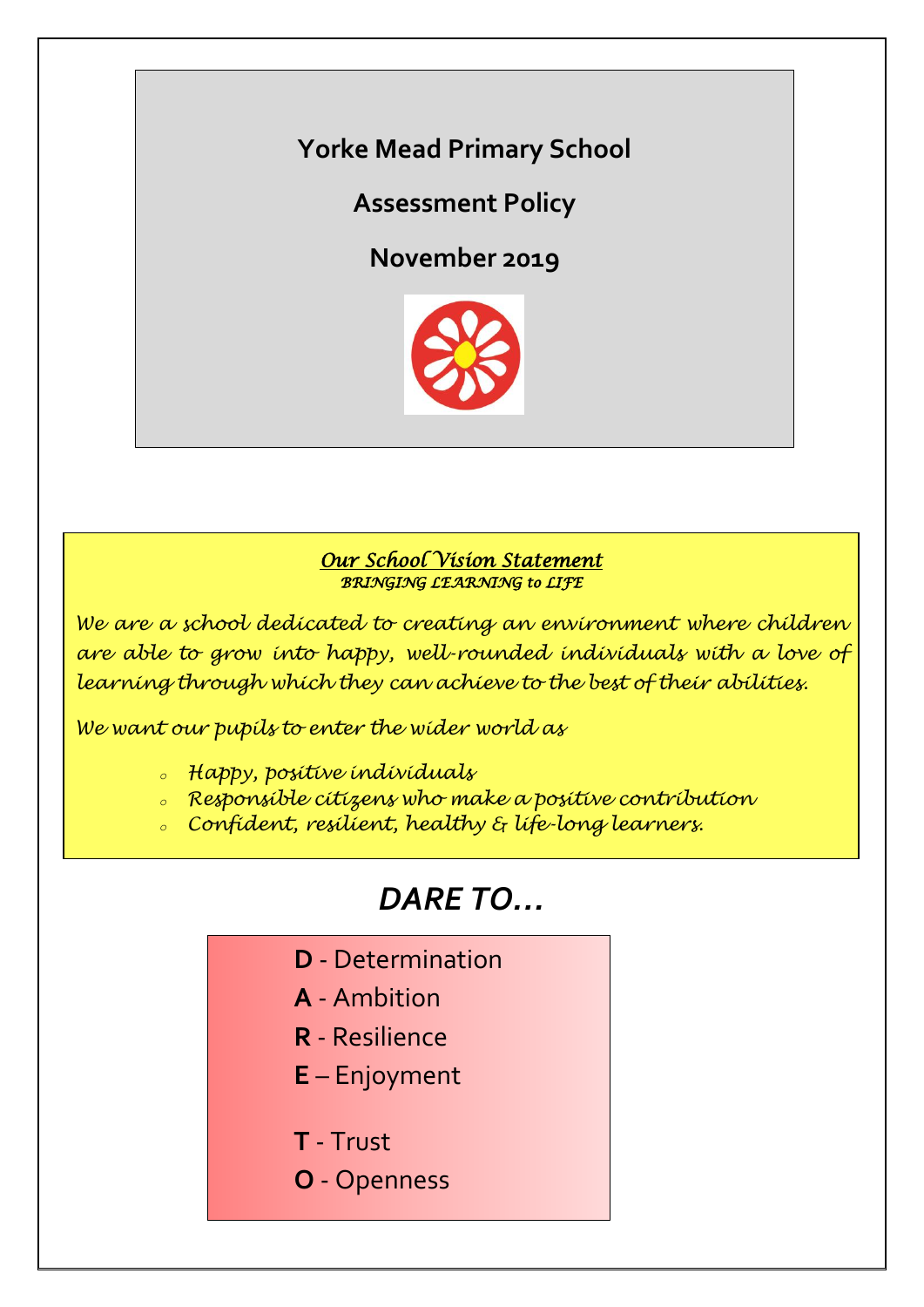### **Why assess?**

Children's progress is closely monitored at Yorke Mead in order that we can provide the best possible opportunities and highest levels of support for all children. All assessment activities aim to ensure that the children are able to make excellent progress in their learning whilst taking into account the needs of individual children. The aims and objectives of assessment in our school are:

- to enable our children to demonstrate what they know, understand and can do in their work
- to allow teaching teams to plan work that accurately reflects the needs of each child
- to help our children understand what they need to do next to improve their work
- to provide regular information for parents that enables them to support their child's learning
- to contribute towards accountability data
- to ensure we meet the vision statement, aims and values for Yorke Mead.

# **Aims of the National Curriculum**

In 2013 the Department for Education removed 'levels' as the measure for the attainment and progress of children. Schools were given the freedom to conduct more 'assessment of the right kind', to offer task specific, personalised feedback and to become 'Assessment Professionals' by creating an assessment system that supports the learning of the individual children in their school. (Tim Oates, Chair of the expert panel for NC review).

In 2019 Ofsted reinforced the following:

- Inspectors will consider whether leaders and staff understand the limitations of assessment and use it in a way that will avoid creating unnecessary burdens
- Ofsted recognises that marking and feedback to pupils, both written and oral, are important aspects of assessment. However, Ofsted does not expect to see any specific frequency, type or volume of marking and feedback; these are for the school to decide through its assessment policy. Marking and feedback should be consistent with that policy, which may cater for different subjects and different age groups of pupils in different ways, in order to be effective and efficient in promoting learning.
- Inspectors will not look at schools internal data they will be interested in understanding how the school uses the data to support the progress of pupils.

#### **Assessment at Yorke Mead: How do we use our assessments?**

At Yorke Mead we have worked together to develop an assessment system that takes into account the criteria of the National Curriculum 2014, The EYFS Statutory Framework and the steps criteria for assessment from the Herts for Learning Team. Assessment takes into account children's strengths as well as areas where they need support. It consists of mainly formative strategies and some summative assessment, using a range of recording methods, as detailed below.

The assessment process enables teachers and leaders to keep track of the progress children are making to their target or beyond. Following each 'data drop' teachers meet with a leader to identify children whom are falling behind in order to ensure appropriate intervention is put in place to keep them on track. The pupil progress meeting will also focus on children identified previously to see whether these children have made and maintained the necessary progress.

#### **Early Years and Reception Learning Journeys**

Early Years (EY) staff will informally monitor development and keep detailed records in the form of a learning journal. This information is shared with families and either transferred to the reception team or to the child's new school. The EY team make a summative judgement 3 times a year, based on information they gather from learning journals and small group and individual assessments. This information is based on three categories - emerging, developing or securing within the appropriate 'Age and Stage' band for each individual child. Most nursery children are working within the 30-50 month stage and Reception within 40 – 60 month Foundation Stage Tracker. These are kept on a Foundation stage tracker. Baseline assessments are completed in the first 4 weeks at Nursery and Reception.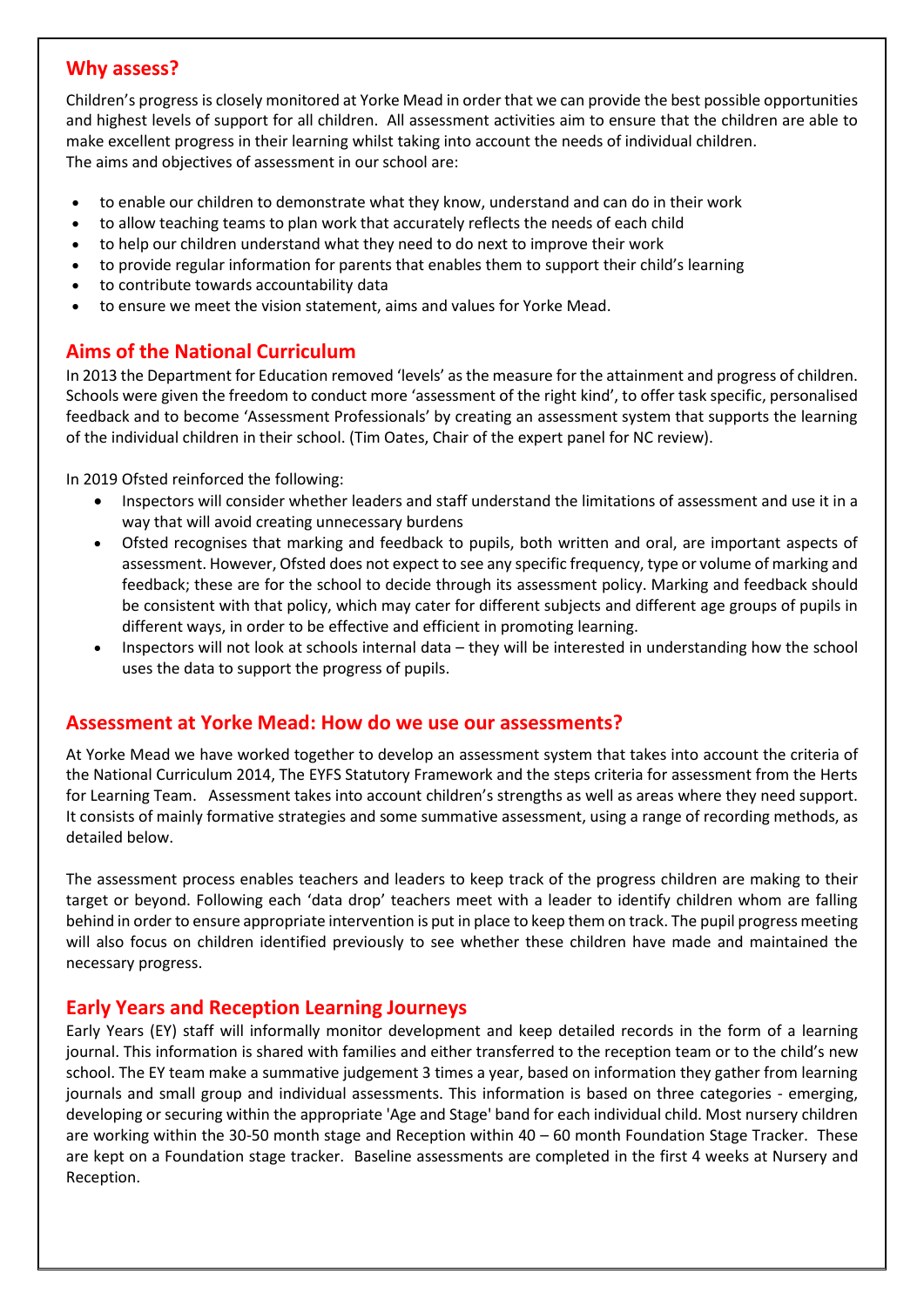Children continue to be assessed in the reception class where staff will add information to an assessment profile for each individual. The team make a summative judgement 3 times a year, based on information they gather from learning journals and small group and individual assessments. This information is based on the same three categories as Early Years - emerging, developing or securing within the appropriate 'Age and Stage' band for each individual child. Most reception age children are working within the 40-60 month stage. These are kept on a Foundation stage tracker. Insights will be shared at parent consultation meetings. Staff will continue to complete a learning journal book of photos and comments. Parents and carers are able to contribute to this document.

At the end of the year assessments are made against the EY goals in each area of learning. Children who do not achieve these at the end of Reception, continue to work on these as they enter Year 1.

#### **Year One phonics check**

All children in Year 1 will participate in a phonics check unless they have a specific SEND need that would make doing so inappropriate. This assessment will be administered by the Year 1 teacher. Results are included within the Year 1 end of term report. The children who do not achieve the expected level in Year 1, will receive additional phonics teaching in Year 2. Children who leave Year 2 without reaching the required standard in phonics will have their development monitored by the SENDCo.

#### **Year Four timetables check**

All children in Year 4 will participate in the government timetables check unless they have a specific SEND need that would make doing so inappropriate. This assessment is a computer based test. Results are included within the Year 4 end of term report. The children who do not achieve the expected level in Year 4, will receive additional teaching support for developing their timetables recall in Years 5 and 6.

#### **SATS – Year Two and Year Six**

Children in Year 2 and Year 6 are assessed during May. The results of these assessments are reported individually to parents and school results are reported annually to the parents by the governing body. The school works very hard to ensure children in school are prepared for the processes of SAT assessments without them becoming overly anxious about these. This involves ensuring there is a careful balance and children are supported to develop their personal resilience and understanding that it is their own personal progress that is the important aspect.

#### **Assessment against Age Related Expectation**

The assessment process is timely and it is important that it can be achieved in an efficient manner without placing too great a burden on the teachers' time and workload. At Yorke Mead we utilise the Hertfordshire Assessment systems using both the age related expectation assessment grids and the year group TAFs for the core subjects.

With managing workload in mind, at Yorke Mead we operate the following systems:

- Children working 'securely at the expected standard' or 'beyond the expected standard' will not have an individual assessment sheet. A class sheet will be used to identify areas achieved for those working at the expected standard and a second sheet to identify areas achieved for those working at greater depth. Initials will be added against any key areas that an individual still needs to develop – if this is an aspect that has been taught and is therefore just a target for a few children.
- Children working 'towards the expected standard' will have a group sheet to make it clear aspects the individuals need to develop (recorded as initials). This will allow the teacher to clearly identify gaps to be targeted and allow information to pass between teachers
- Children working 'below the expected standard' **will have their own individual sheet** so that their progress can be tracked in more detail.
- Formal assessments involving a data drop happen no more than three times a year towards the end of each term. The key purpose of the assessments is to identify children who are not progressing in line with expectations and to identify key aspects that an individual needs to develop. This will form the discussion of pupil progress meetings.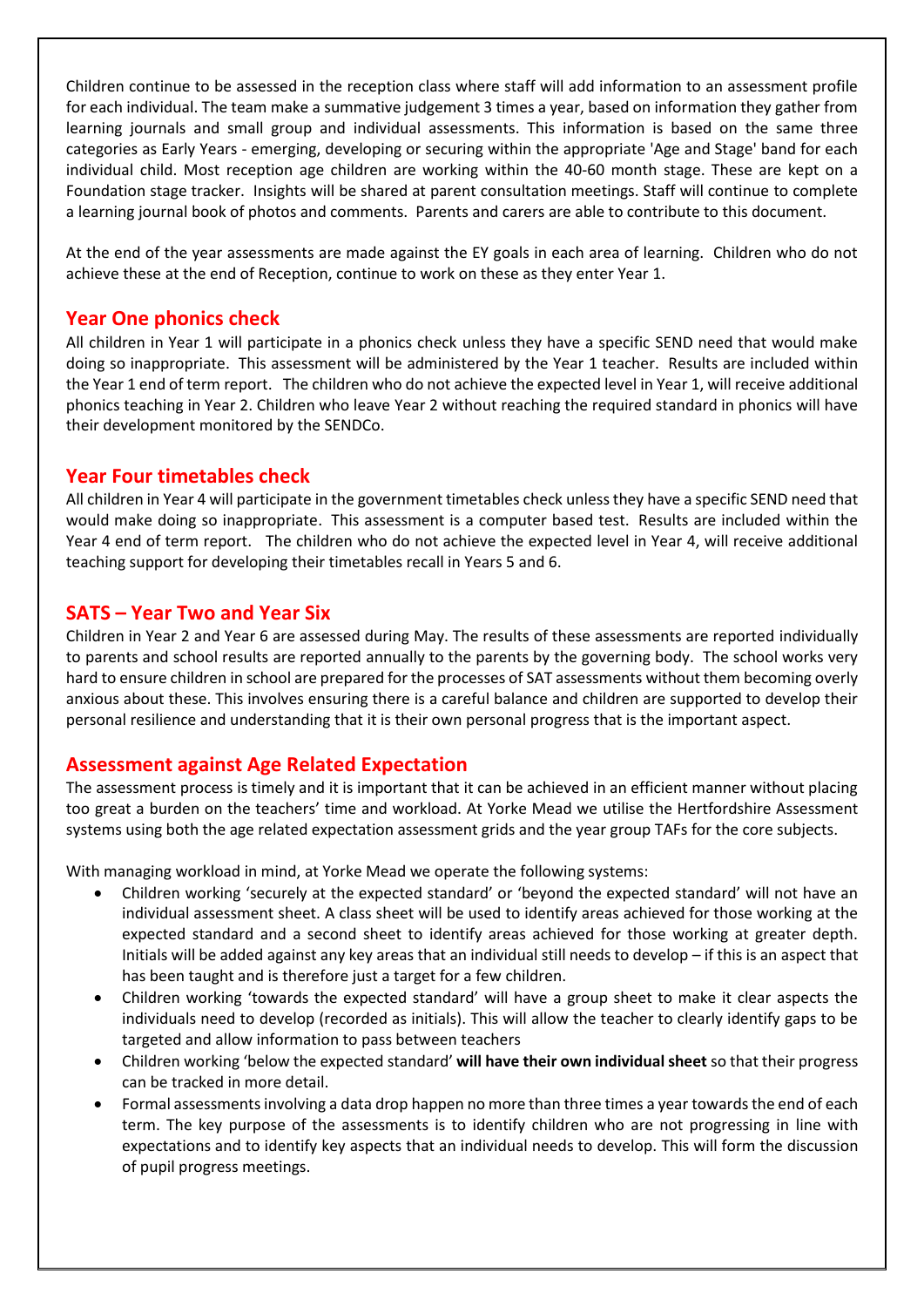- Teachers working in a job share situation will jointly assess children's attainment in all curriculum areas to ensure that both teachers' views on attainment are taken into consideration.
- Teachers complete the excel spreadsheet and pass the completed sheet to the assessment administrator (Jane Foster) to be input into SIMs.

Summative assessment information is collected through daily records kept by teachers, pupil books, oral contributions by children, unit assessments and termly summative assessments. Teaching teams have the opportunity to discuss progress of pupils in half-termly meetings with their phase leader (half term) and a senior leader (end of the term) This assessment information is used to inform planning and identify any pupils requiring additional support.

Pupils have the opportunity to discuss their personal learning targets with Teachers at least once a term in a dedicated time during singing assembly. Vulnerable groups of children may discuss targets more frequently with their Teacher.

#### **Reporting to parents – Attainment and Progress**

We report to parents both formally and informally throughout the year. Formal reporting happens twice year face to face through parent consultation and once a year with an end of year report (EYFS teachers produce a shorter report shared at a third face to face meeting).

#### PARENT CONSULTATIONS

The key aspect of the parent consultation is the chance to meet face to face. Teachers will naturally make notes to support the discussion but these notes are an aide memoire and are not intended to be read by anyone other than the teacher. This allows the teacher to keep notes brief in the interest of teacher workload and therefore copies of the notes will not be issued to parents from September 2019. Parent Consultations occur twice a year in the Autumn and Spring terms. Early Years offer a third meeting in the Summer Term.

#### END of YEAR REPORTS

End of Year reports are written for parents as a way of sharing the children's attitude towards, attainment in and experiences of learning. With these reports will be any formal assessment outcomes alongside teacher assessments based on the child's day to day work. Children in KS2 are invited to attend the consultations with their parents.

Teachers will use statements such as these to describe pupils' progress, as well as commenting on whether their child has made good progress over the year, giving details of curriculum areas where they have achieved well and areas that need more development and support:

#### ATTAINMENT

- Working beyond age related expectation
- Working "securely" within the expected level of Age Related Expectations (ARE)
- Working "towards/broadly within" the expected level of ARE
- Working below the expected level of ARE

#### PROGRESS

- Progress is positive/better than expected
- Progress is at the expected level
- Progress is a concern

Children who have additional learning targets are given Learning Plans. These contain targets that are shared and reviewed with the child, parents and teacher once a term through additional meetings with the SENCo. Post Looked After Children have Success Plans and these are shared and reviewed termly with the child, teacher, parents and a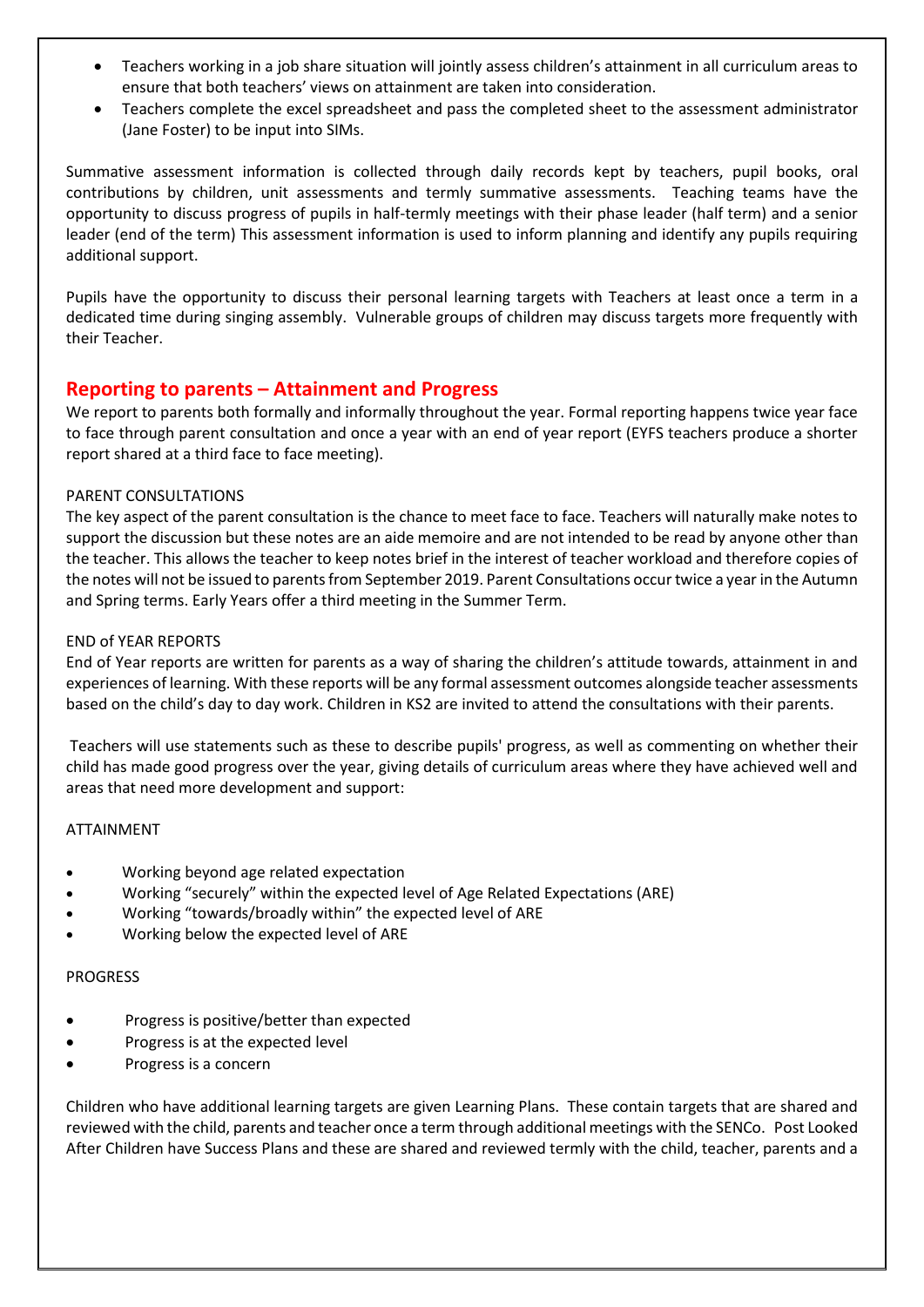designated member of the senior leadership in additional meetings. Current Looked After Children have their learning supported and monitored through the Herts PEP (Personal Education Plan) system.

Whole school assessment information is presented to and considered by governors at regular intervals.

#### **Marking and assessment**

 We aim to provide feedback to children through marking so that they have specific advice about improvements to their work. Children are expected to comment on their work and to provide the teacher with feedback on how they found tasks (from Year 2). Children are given time to read and review their work following marking with purple pen. Teachers provide pink comments for what is going well and green comments for children to review, either with corrections, advice or tackling another challenge.

### **Moderations**

To ensure consistency of judgements, the staff moderate together internally at least twice a year. All teachers take part in external cluster moderations with neighbouring schools or through the local authority. Senior Leadership also moderate with staff judgements that contribute to national data.

During the summer term the Head teacher and senior leaders will undertake formal 'test' style assessments which can be used to moderate teacher judgements and also supports senior leaders in their understanding of individual children's academic progress.

Assessment information is collected once a term and held on the School's database for English (reading, writing and spelling and punctuation and grammar - SPAG), Maths and Science. This information is analysed each term by core subject leaders, Senior Leadership (SLT) and teachers. Foundation subjects are assessed by teachers as they finish units of work. At the end of the year foundation subject leaders are responsible for reporting on achievement and progress in their subject. All this assessment information, together with termly core data is used to inform teacher planning, provision mapping across the school, subject leader action plans, long and short term school development plans and budget priorities.

This policy should be read in conjunction with: Teaching and Learning Policy Marking and Feedback Policy SEND Core Offer